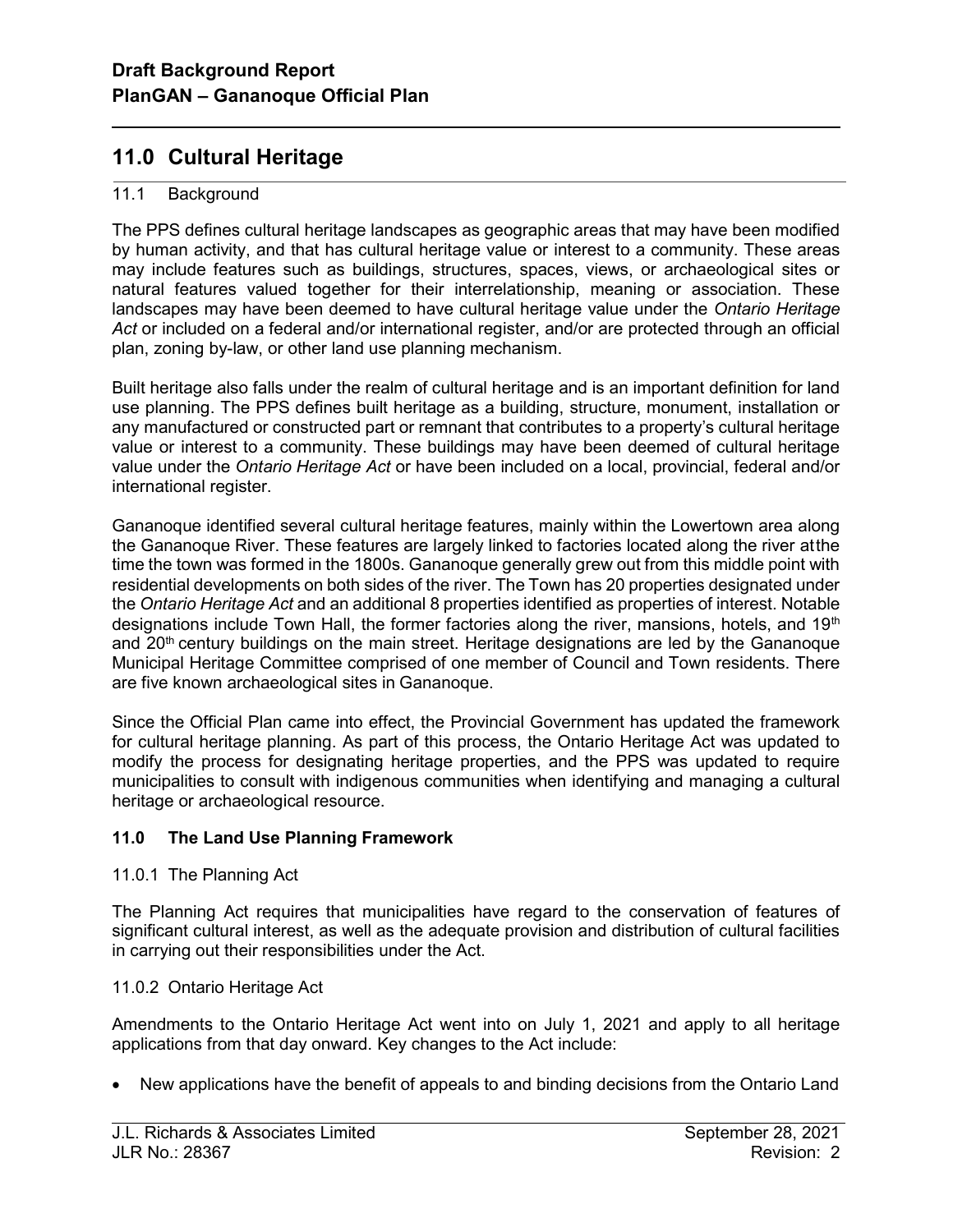**Tribunal** 

l

- Owners whose properties are designated will be notified and may object to the designation wherein council must consider the objection in moving forward with the designation
- New applications for alteration or demolition are considered approved if council does not decide within a specified time
- Municipalities have 90 days to issue a designation notice upon notice of an official plan amendment, zoning by-law amendment, or plan of subdivision application
- Designations must occur within 120 days after the issuance of a notice to designate

The Ministry of Heritage, Sport, Tourism and Culture Industries also updated the toolkits used for implementing the Heritage Act. These toolkits explain step-by-step how municipal councils and planning authorities will implement the new policies laid out in the Act. These toolkits explain how to designate a heritage property, evaluate a potential property, designate a heritage conservation district, create, and maintain a heritage committee, and utilize places of worship while maintaining their heritage value.

Existing policies within Part 4 of the Heritage Act allow for municipalities to designate properties to be of cultural heritage value or interest given they meet the prescribed criteria for heritage designation and the designation is made through the process outlined in the Act. Further, municipalities may appoint heritage committees to advise and assist the council on matters of heritage designation.

Part 5 of the Act allows municipalities to designate heritage conservation districts. These are areas whose cultural heritage value extends beyond that of a single building, structure, or landscape. These districts require permit approval from the municipality for any alternation not considered minor, as well as demolition and any new construction. New developments must go through a review and approval process to ensure they fit in with the existing characteristics of the district.

11.0.3 The Provincial Policy Statement

Policy 2.6.1 states that significant built heritage resources and significant cultural heritage landscapes shall be conserved.

Policy 2.6.2 states that development and site alteration shall not be permitted on lands containing archaeological resources or areas of archaeological potential unless significant archaeological resources have been conserved.

Policy 2.6.3 states that planning authorities shall not permit development and site alternation on adjacent lands to protected heritage property except where the proposed development and site alteration has been evaluated and it has been demonstrated that the heritage attributes of the protected property will be conserved.

Policy 2.6.4 states that planning authorities should consider and promote archaeological management plans and cultural plans in conserving cultural heritage and archaeological resources.

Policy 2.6.5 states that planning authorities shall engage with Indigenous communities and